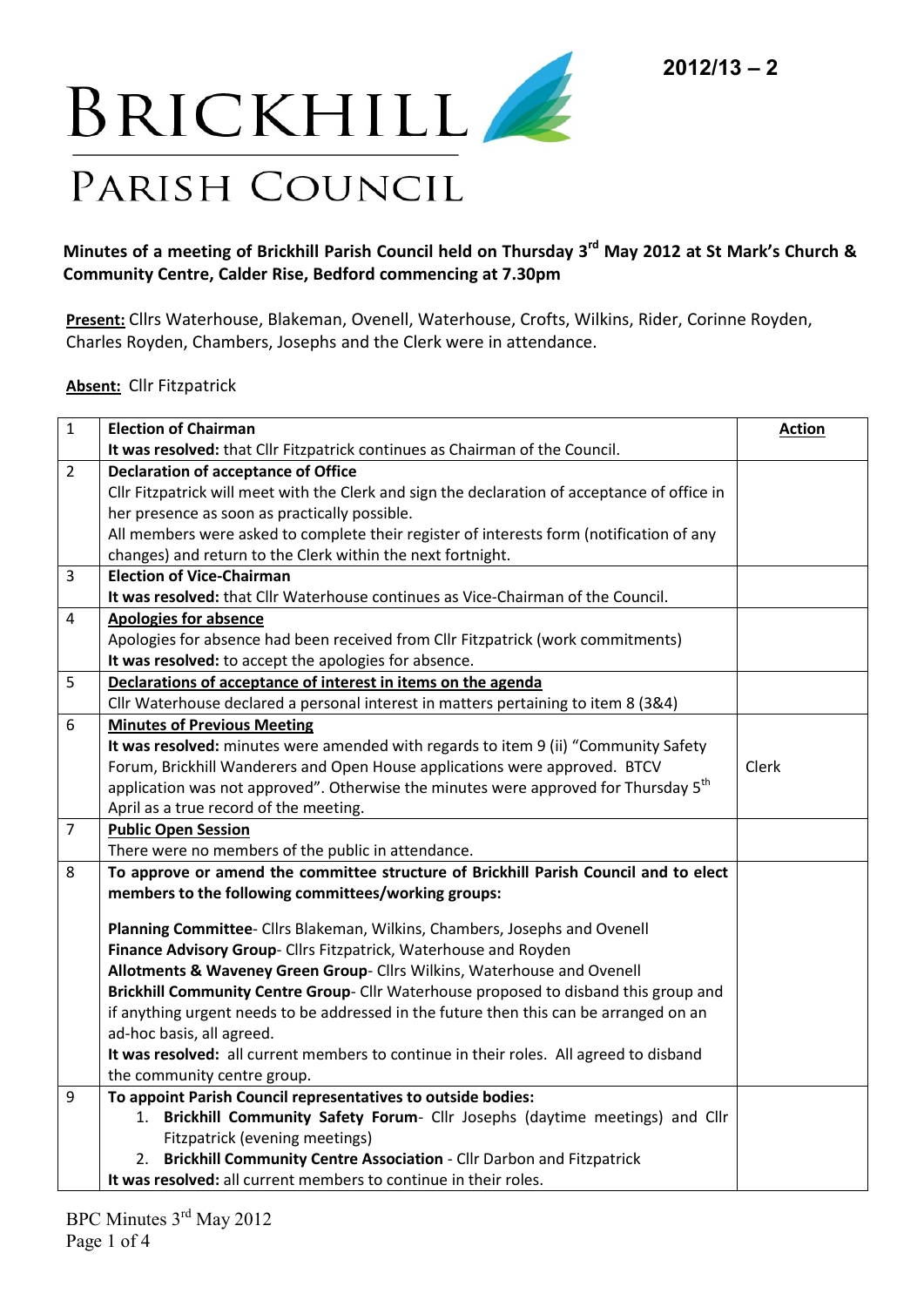| 10 | To note the following items of correspondence and respond if necessary:                                                                                                                                                                                                                                                                                                                                                                                                                                                                                                                                                                                                                                                                                                                                                                                                                                                                  |                               |
|----|------------------------------------------------------------------------------------------------------------------------------------------------------------------------------------------------------------------------------------------------------------------------------------------------------------------------------------------------------------------------------------------------------------------------------------------------------------------------------------------------------------------------------------------------------------------------------------------------------------------------------------------------------------------------------------------------------------------------------------------------------------------------------------------------------------------------------------------------------------------------------------------------------------------------------------------|-------------------------------|
|    | 1. Letter from Bedford Borough Council Estates Team re Brickhill Drive Shops<br>A copy of the letter was read out to all by Cllr Waterhouse. The Borough Council have<br>replied to say that they have looked at the site and did not agree that the proposed area<br>for expansion would be feasible and also no funds are available currently.<br>It was resolved: Clerk to write again to the Borough (CC Borough Ward Councillors) to<br>clarify the area to expand (paved area where the recycling bins are currently situated).                                                                                                                                                                                                                                                                                                                                                                                                    | Clerk                         |
|    | 2. Issues affecting Westrope Way<br>A resident attended a recent public open session held by staff and has sent an email<br>highlighting a number of issues. Concerns were raised about the emergency access road<br>which connects Westrope Way to the Woodlands Park development. The Clerk<br>contacted Persimmon Homes to seek clarity over the existing rising bollards and barrier<br>that have been installed at the end of the access path. Persimmons have now responded<br>to confirm that a section of path has now been adopted by Bedford Borough Council's<br>Highways Department. After some discussion Cllr Charles Royden suggested that he<br>investigate further at the Borough Council and speak with the resident concerned.<br>It was resolved: all agreed for Cllr Charles Royden to investigate further and update the<br>Parish Council.                                                                        | <b>Cllr Charles</b><br>Royden |
|    | 3. BATPC- training re General Power of Competence<br>Provisions of the Localism Act 2011 include a general power of competence. The<br>commencement order for the new general power of competence (GPC) became effective<br>from 28 <sup>th</sup> March 2012. The power of well-being (PoWB) for English councils has now<br>been replaced by GPC. The Clerk sought views on whether the Councillors would like to<br>arrange training from BATPC although she has produced a factsheet which will be<br>circulated shortly. It was resolved: all agreed to defer the decision about training until<br>the next meeting.                                                                                                                                                                                                                                                                                                                 | Clerk                         |
| 11 | To receive an update on the following items and approve any recommendations:<br>1. Parish Council's Casual Vacancy<br>A notice from Bedford Borough Council about the casual vacancy has been displayed and<br>no requests for an election were received. The Parish Council can therefore proceed<br>with co-opting a member as soon as is practicable. The Clerk suggested promoting the<br>vacancy on the website and also within the next newsletter with the view of co-opting a<br>candidate at the June Parish Council meeting.<br>It was resolved: to approve the recommendation to advertise the vacancy on the<br>website and forthcoming newsletter.                                                                                                                                                                                                                                                                          | Clerk                         |
|    | <b>Community Led Plan</b><br>2.<br>Item from Cllr Fitzpatrick and circulated to all prior to the meeting.<br>'Identify suitable locations to plant more flowers and trees'-this is one of the<br>$\bullet$<br>Milestones under the 'Greener Brickhill' section of the Community Plan. Cllr<br>Fitzpatrick proposed that the Parish Council seek views through the Newsletter<br>and website to identify areas where enhancements can be made, however<br>priority would be given to areas where residents are willing to get involved and<br>help with the planting.<br>'Day of Action' on Tuesday 12 <sup>th</sup> June - Under the 'Safer Brickhill' section, there is<br>an action item: 'Increase promotion of opportunities offered by Beds and Luton<br>Fire and Rescue Service in Brickhill'. Bedfordshire Fire and Rescue Service will be<br>coming to Brickhill to promote their fire and preventative work specifically within | Clerk/Assistant<br>Clerk      |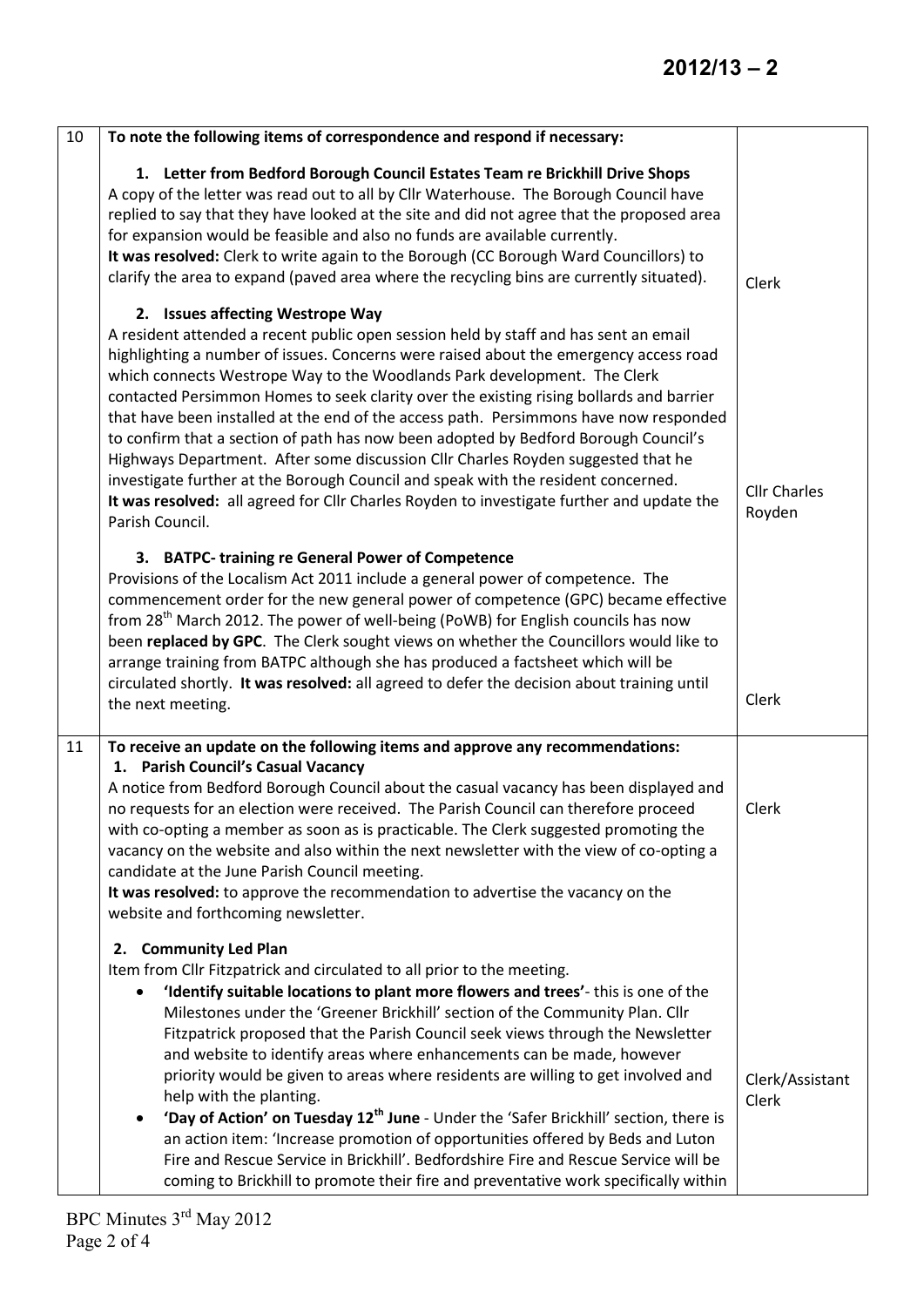|    | 438         | <b>Diamond Jubilee Activities</b><br><b>Millhouse Marquees</b> | Marquee Hire                                                                                                                                                                      | 1,355.00 |       |
|----|-------------|----------------------------------------------------------------|-----------------------------------------------------------------------------------------------------------------------------------------------------------------------------------|----------|-------|
|    | 437         | <b>Bedford Borough Council</b>                                 | Parish Poll Recharge                                                                                                                                                              | 2,414.02 |       |
|    | 436         | G Wiggs                                                        | <b>Internal Audit</b>                                                                                                                                                             | 85.00    |       |
|    | Chq<br>No   | Payee                                                          | <b>Details</b>                                                                                                                                                                    |          |       |
|    | 1.          | To approve the accounts for payment as follows:                |                                                                                                                                                                                   | £        |       |
|    |             |                                                                |                                                                                                                                                                                   |          |       |
| 14 |             | <b>Financial Matters</b>                                       |                                                                                                                                                                                   |          |       |
|    | contracts). |                                                                |                                                                                                                                                                                   |          |       |
|    |             |                                                                | fund will be paid in total on termination of employment (in accordance with staff                                                                                                 |          |       |
|    |             |                                                                | It was resolved: all agreed to honour the provision of the gratuity and the accumulated                                                                                           |          |       |
|    |             |                                                                | to honour the provision of the gratuity already held for the Assistant Clerk.                                                                                                     |          |       |
|    |             |                                                                | external auditors BDO. In light of this information the Parish Council felt it would be able                                                                                      |          |       |
|    |             |                                                                | Information was circulated to all prior to the meeting following further advice from the<br>NEC (National Executive Conference) and SLCC, which was further supported by the      |          |       |
|    |             | <b>Gratuity payment</b>                                        |                                                                                                                                                                                   |          |       |
|    |             |                                                                | 2) To ask the Parish Council to review the current situation with regards to the                                                                                                  |          |       |
|    |             |                                                                |                                                                                                                                                                                   |          |       |
|    |             |                                                                | It was resolved: to approve these additions to the job specification                                                                                                              |          |       |
|    |             |                                                                | Be responsible for organising maintenance tasks for Waveney Green                                                                                                                 |          |       |
|    |             |                                                                | 1) To amend the Assistants Clerk job description to include<br>Organising the Gathering on the Green event                                                                        |          |       |
|    |             | approval for the following:                                    |                                                                                                                                                                                   |          |       |
|    |             |                                                                | The Clerk circulated information about this item prior to the meeting and sought                                                                                                  |          |       |
|    |             | recommendations                                                |                                                                                                                                                                                   |          |       |
| 13 |             |                                                                | To receive an update following the assistant clerks appraisal and approve any                                                                                                     |          |       |
|    | evening.    |                                                                |                                                                                                                                                                                   |          |       |
|    |             |                                                                | It was resolved: Cllrs Blakeman, Rider, Waterhouse and Wilkins offered to help on the                                                                                             |          |       |
|    |             | with the setting up (before 7:30pm) and to pack up at the end. |                                                                                                                                                                                   |          |       |
|    |             |                                                                | North Brickhill Country Park, the launch of the Brickhill Good Neighbours Scheme and the<br>chance to hear the new Community Choir. Cllr Fitzpatrick asked for volunteers to help |          |       |
|    |             |                                                                | Cllr Fitzpatrick updated everyone about the guest speakers which included reports on                                                                                              |          |       |
|    |             |                                                                | place on Monday 14 <sup>th</sup> May. He also circulated a draft copy of the agenda for the event.                                                                                |          |       |
|    |             |                                                                | Cllr Fitzpatrick circulated an update about the forthcoming Annual Parish Meeting taking                                                                                          |          |       |
| 12 |             | <b>Update from Cllr Fitzpatrick re Annual Parish Meeting</b>   |                                                                                                                                                                                   |          |       |
|    |             | for refreshments.                                              | It was resolved: all agreed to approve the recommendations and set a budget of £100                                                                                               |          |       |
|    |             | Corinne Royden.                                                | refreshment stand and also for future use. Refreshments will be purchased by Cllr                                                                                                 |          |       |
|    |             |                                                                | parish council purchase a pop up gazebo which could be used at the event for the                                                                                                  |          |       |
|    |             |                                                                | activities are now confirmed and booked. The assistant Clerk recommended that the                                                                                                 |          |       |
|    |             |                                                                | The assistant Clerk circulated an update to all Councillors prior to the meeting. All                                                                                             |          |       |
|    |             | 3. Gathering on the Green, Jubilee event                       |                                                                                                                                                                                   |          |       |
|    |             | It was resolved: all agreed to these proposals.                |                                                                                                                                                                                   |          |       |
|    |             |                                                                | the Clerk's attendance at the Planning meeting on 16 <sup>th</sup> May.                                                                                                           |          |       |
|    |             |                                                                | and BPHA. Cllr Fitzpatrick has requested the Parish Council's support, including                                                                                                  |          |       |
|    |             |                                                                | the Carron Road estate. Other partners for this work may include the Police,<br>various Borough Council departments, the Probation Service, Places for People                     |          | Clerk |
|    |             |                                                                |                                                                                                                                                                                   |          |       |